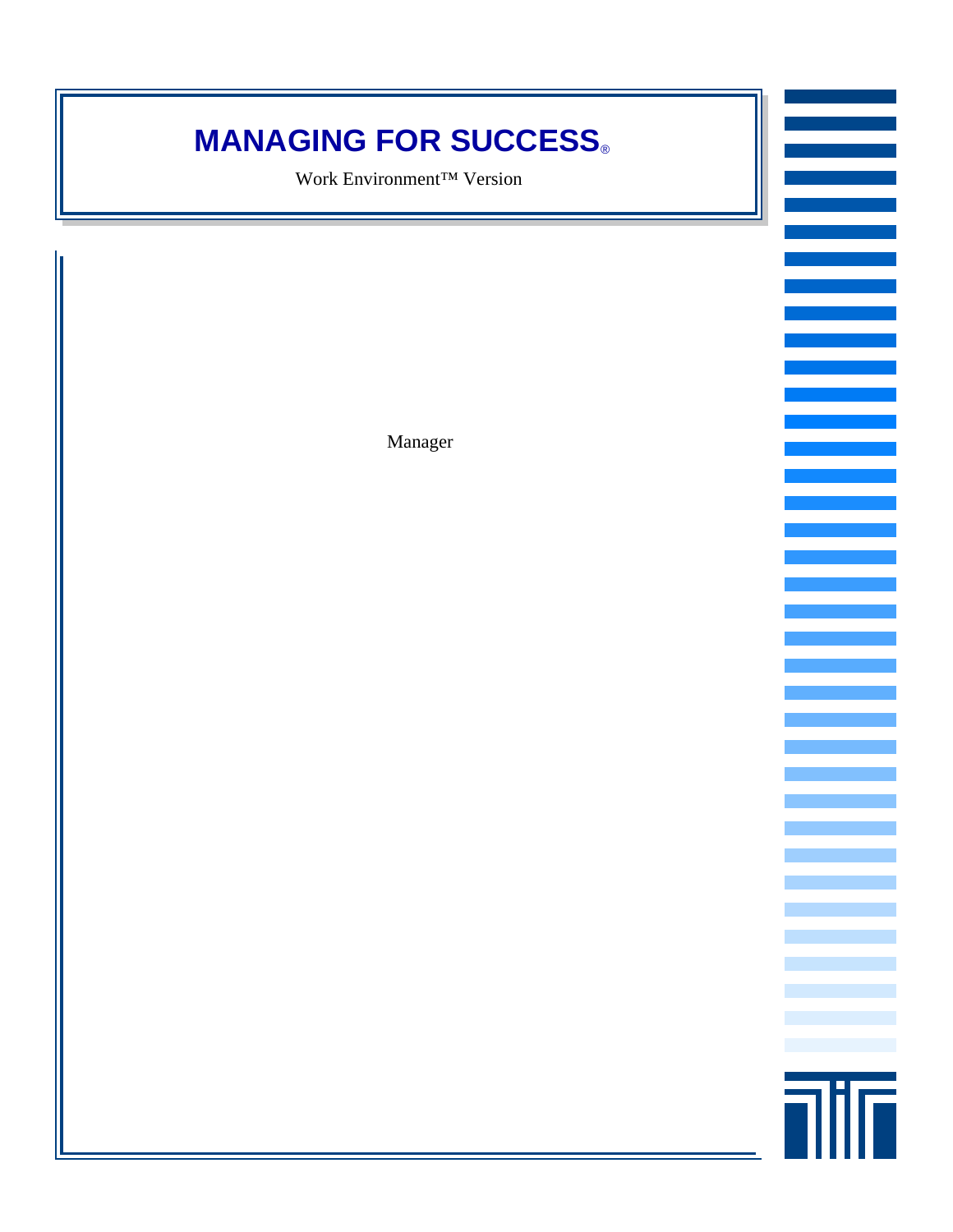### **INTRODUCTION**

Every job that requires human effort has a work environment. That work environment can be best described in terms of behavior. Simply put, "If the job could talk, what behavioral characteristics would it ask for?" When you match the behavioral style of the person to the job, the person will be better able to perform the job requirements. If the behavior of the person does not match the job, there will be tension between the job and the person's natural behavior, which may affect longevity and work performance.

This report provides you with information on the intensity of each of the four factors of the behavioral analysis. If you find a statement that does not apply to the job, delete it. Compare this report with the job description and utilize it to understand and maximize the effectiveness of the person in the specific job.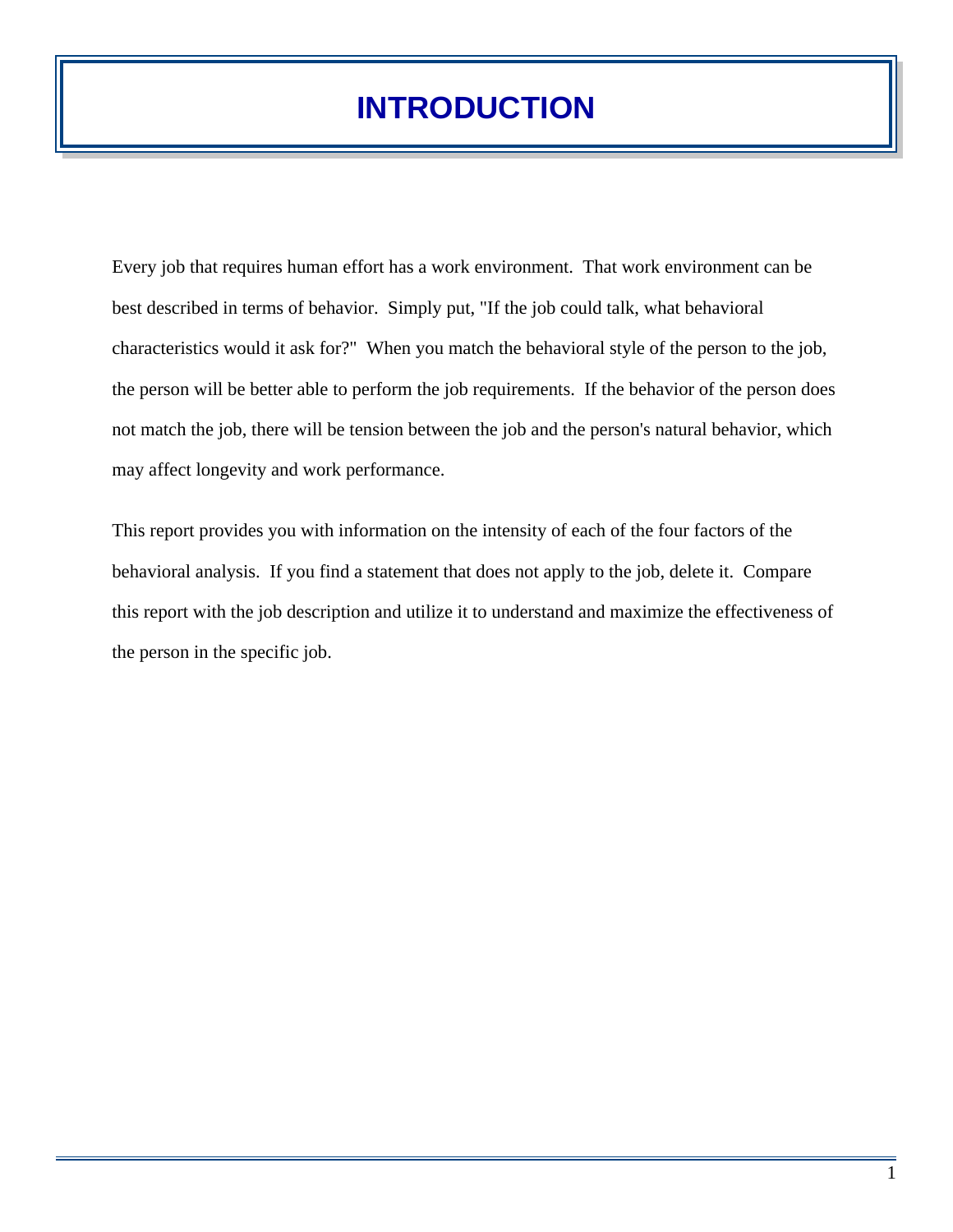# **WORK ENVIRONMENT**

*Our changing work environments require the need to clearly focus on the behavioral job roles. Conflict, misunderstanding, and poor performance can be the price paid for lack of job clarity. Use the report to clarify the behavioral demands of the job.* 

The Position's overview:

- Vision for the future and planning skills.
- Ability to change gears quick and often.
- Sense of urgency and wide scope of activities.
- Self-starter who seeks challenges.
- Quick response to crisis and change.
- Getting results through people.
- Knowledge to carry out authority and responsibility.
- Wide scope of authority.
- Questioning the status-quo.
- Decisions that could be unpopular or without precedent.
- Sensitivity to changes in social and work environment.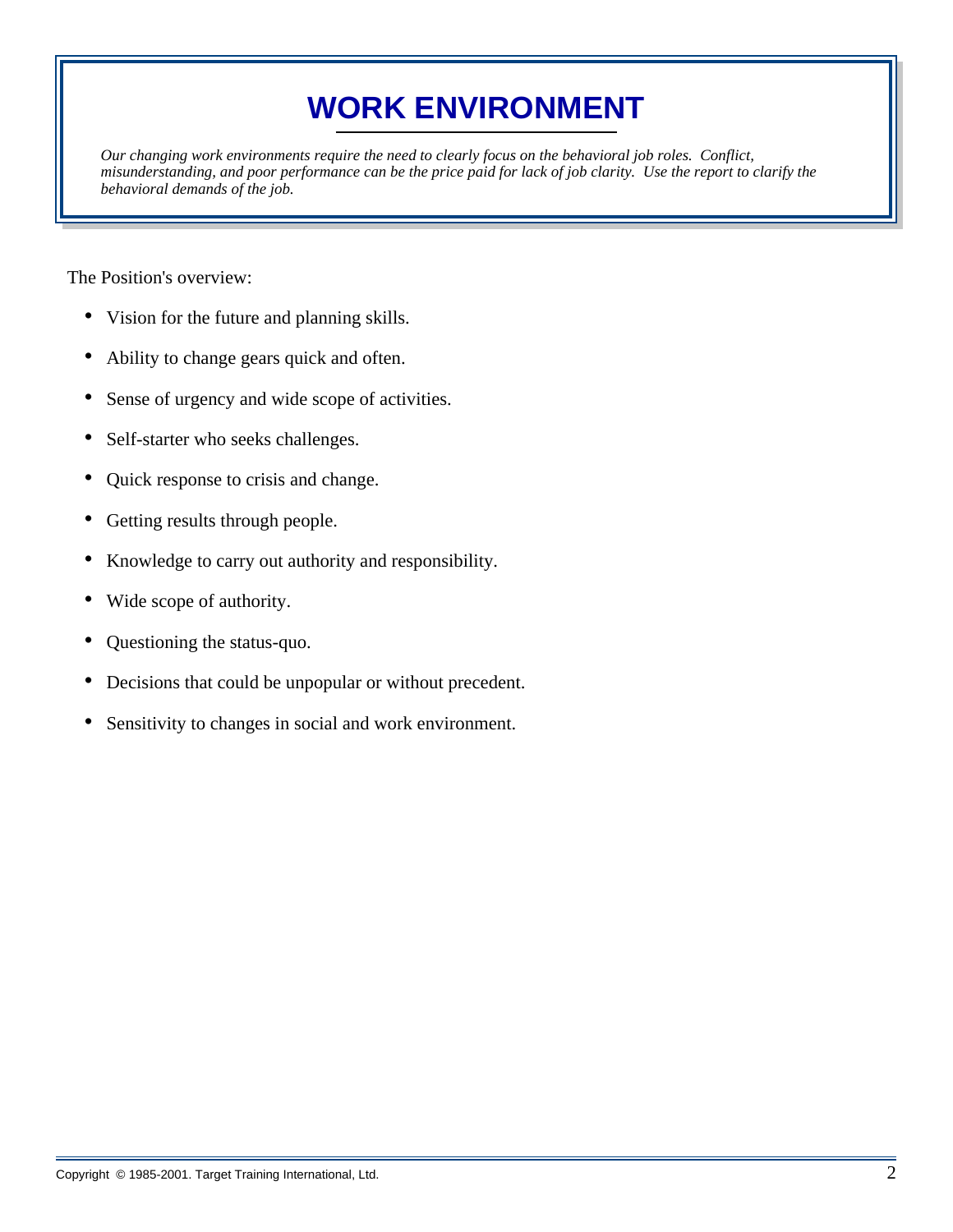## **DOMINANCE - CHALLENGE**

*This page of the report lists how the job requires a person to respond to problems and challenges. Scope of authority, power, decisiveness may be key areas. Analyze carefully.* 

- 1. Authority to carry out responsibilities.
- 2. Quick response to problems or crisis situations.
- 3. Demanding attitude of self and others.
- 4. Direct answers from others.
- 5. Challenging assignments.
- 6. Creative and original thinking.
- 7. Freedom from routine and details.
- 8. Some independence in decision making.
- 9. Sense of urgency in getting things done.
- 10. Appropriate title to acknowledge status and prestige.
- 11. Accepting and initiating change.
- 12. Decisive and firm in decision making.
- 13. Self-starter who enjoys competition.
- 14. Direct answers and statements to the point.
- 15. Leadership and directive skills.
- 16. Future orientation and abstract thinking ability.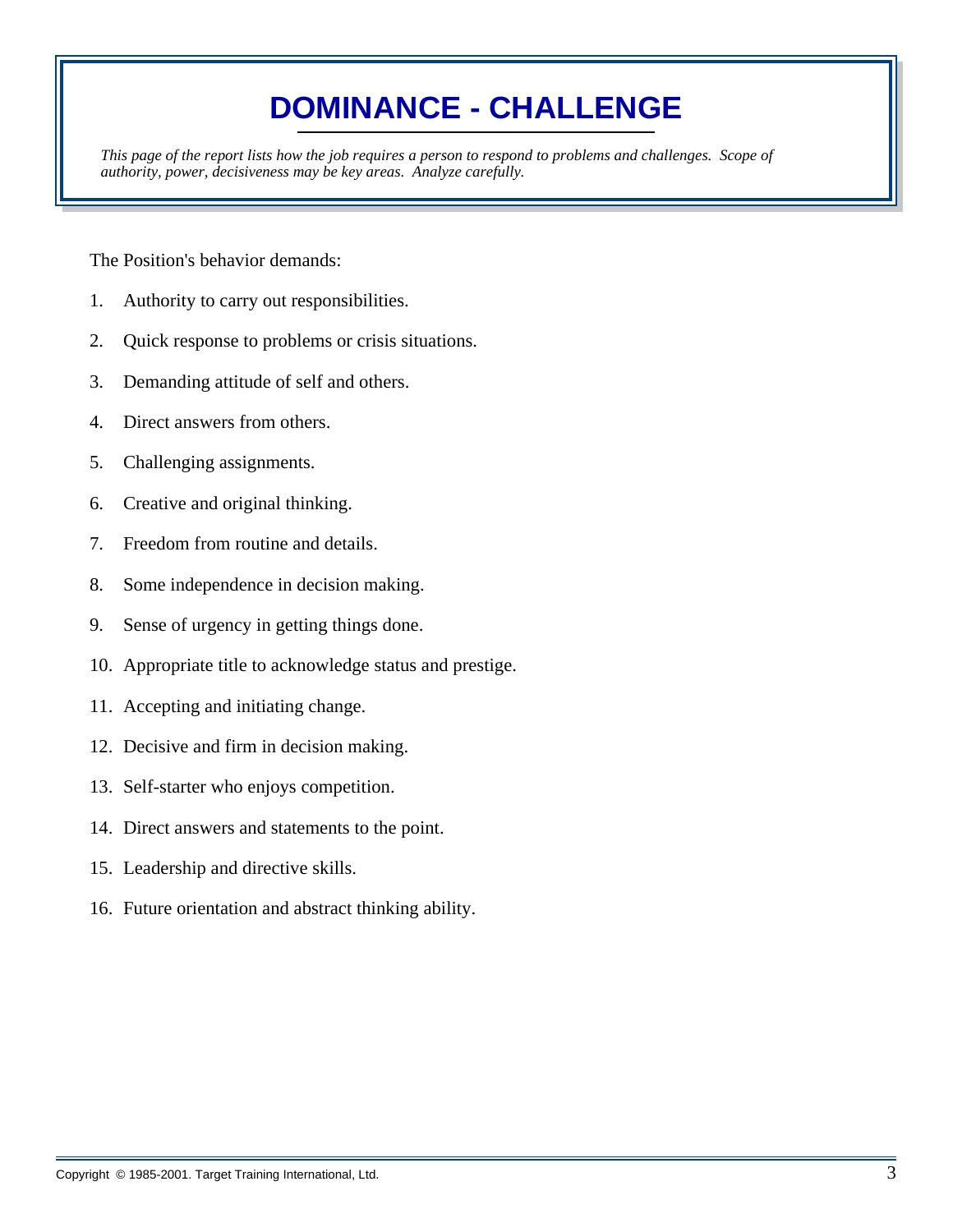# **INFLUENCE - CONTACTS**

*This page of the report lists how the job requires a person to influence others to a way of thinking or doing. Trust, openness, facts and data (oral or written), discussion, and communication are key areas. Analyze carefully.* 

- 1. Social interactions.
- 2. High trust level.
- 3. Optimistic outlook.
- 4. Verbal skills.
- 5. Getting people emotionally involved.
- 6. Working with people.
- 7. Openness to new ideas.
- 8. Ability to move from one activity to another quickly.
- 9. Participatory management.
- 10. A flexible use of time.
- 11. Outgoing personality.
- 12. Creative approach to problem solving.
- 13. Democratic relationships with others.
- 14. Working with people more than working with things.
- 15. A team approach.
- 16. Initiating contact with others.
- 17. Getting things done through people.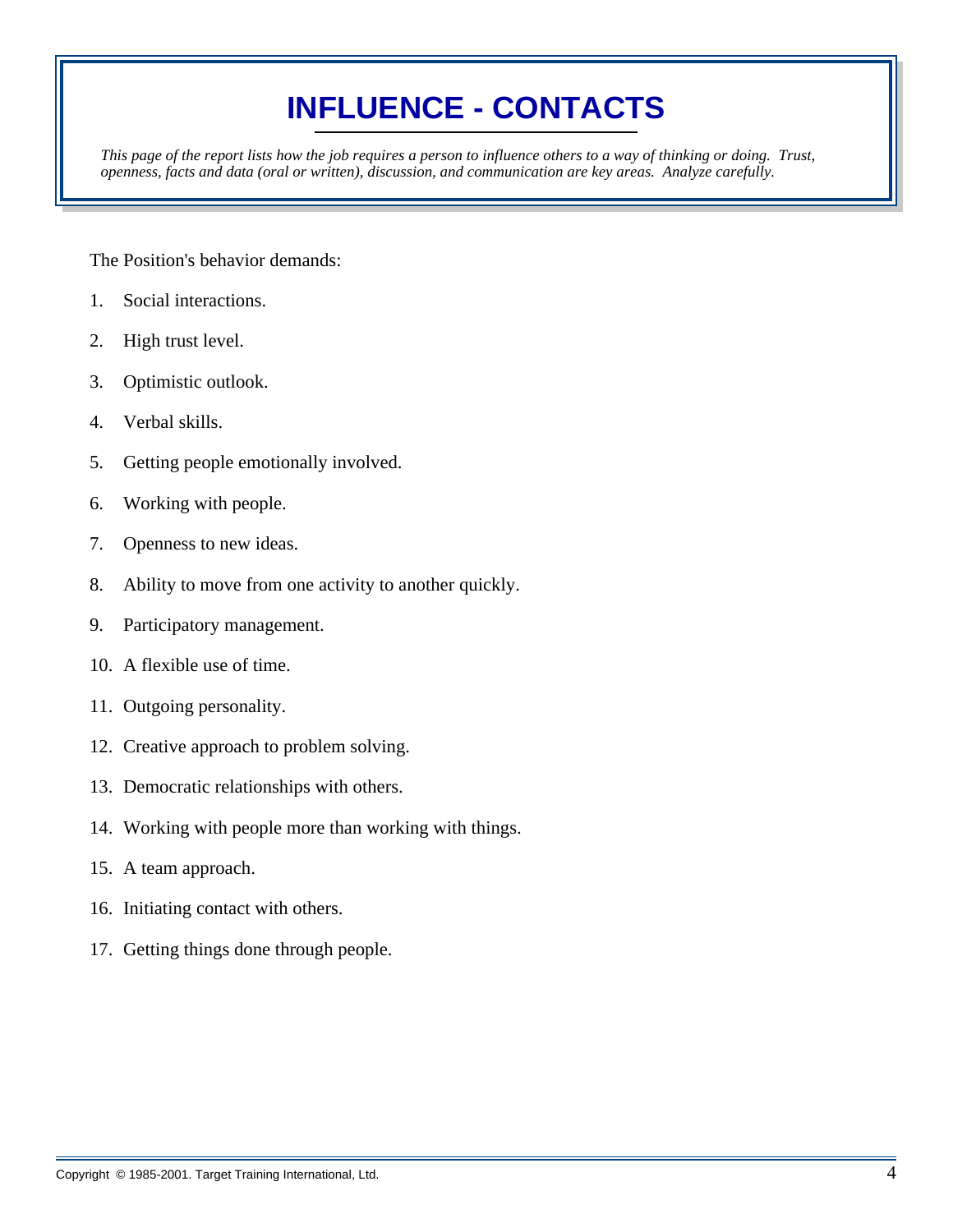## **STEADINESS - CONSISTENCY**

*This page of the report lists how the job requires a person to deal with activity levels. Change, persistence, consistency, and listening skills are key areas. Analyze carefully.* 

- 1. High sense of urgency directed toward results.
- 2. Shared information and open communications.
- 3. Spontaneous response to crisis and change.
- 4. Changing work stations.
- 5. Opportunity to explore short cut methods.
- 6. Opportunity to explore change.
- 7. Support team to help with details.
- 8. Self-starter.
- 9. Quick decisions.
- 10. Ability to move from one activity to another quickly.
- 11. Setting and meeting deadlines.
- 12. Facts and data provided by others.
- 13. Freedom to respond and set precedent.
- 14. Many new and varied activities.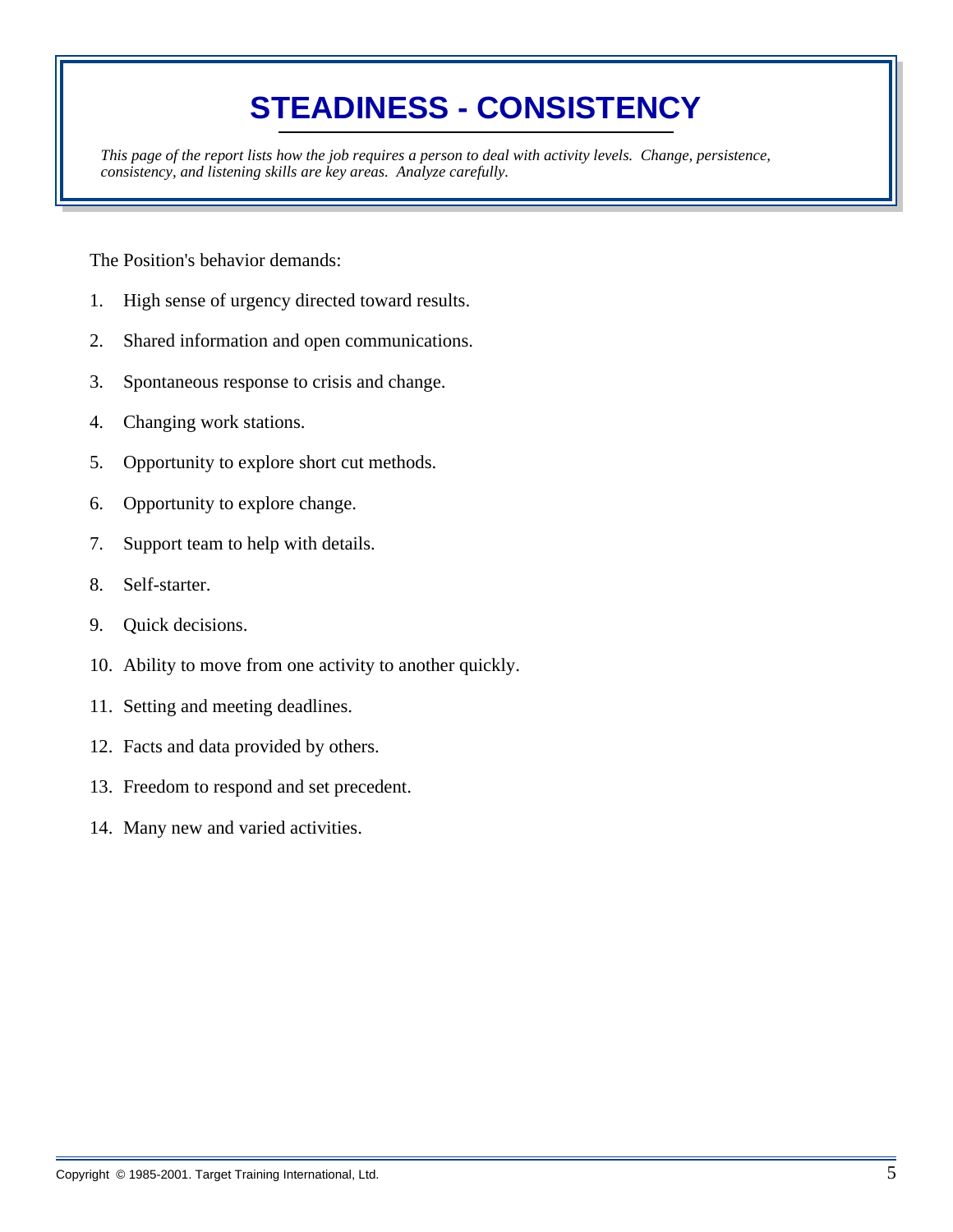# **COMPLIANCE - CONSTRAINTS**

*This page of the report lists how the job requires a person to respond to rules set by others and quality. Key areas to consider are rules required to maintain quality, accuracy, and precision. Analyze carefully.* 

- 1. Awareness and sensitivity to rules and procedures.
- 2. Practical work.
- 3. Persistence in getting the job completed.
- 4. Freedom from direct control and supervision.
- 5. Expression of new ideas.
- 6. Limited independence to question procedures.
- 7. Testing new ideas and procedures.
- 8. Taking calculated risks.
- 9. Questioning the status quo.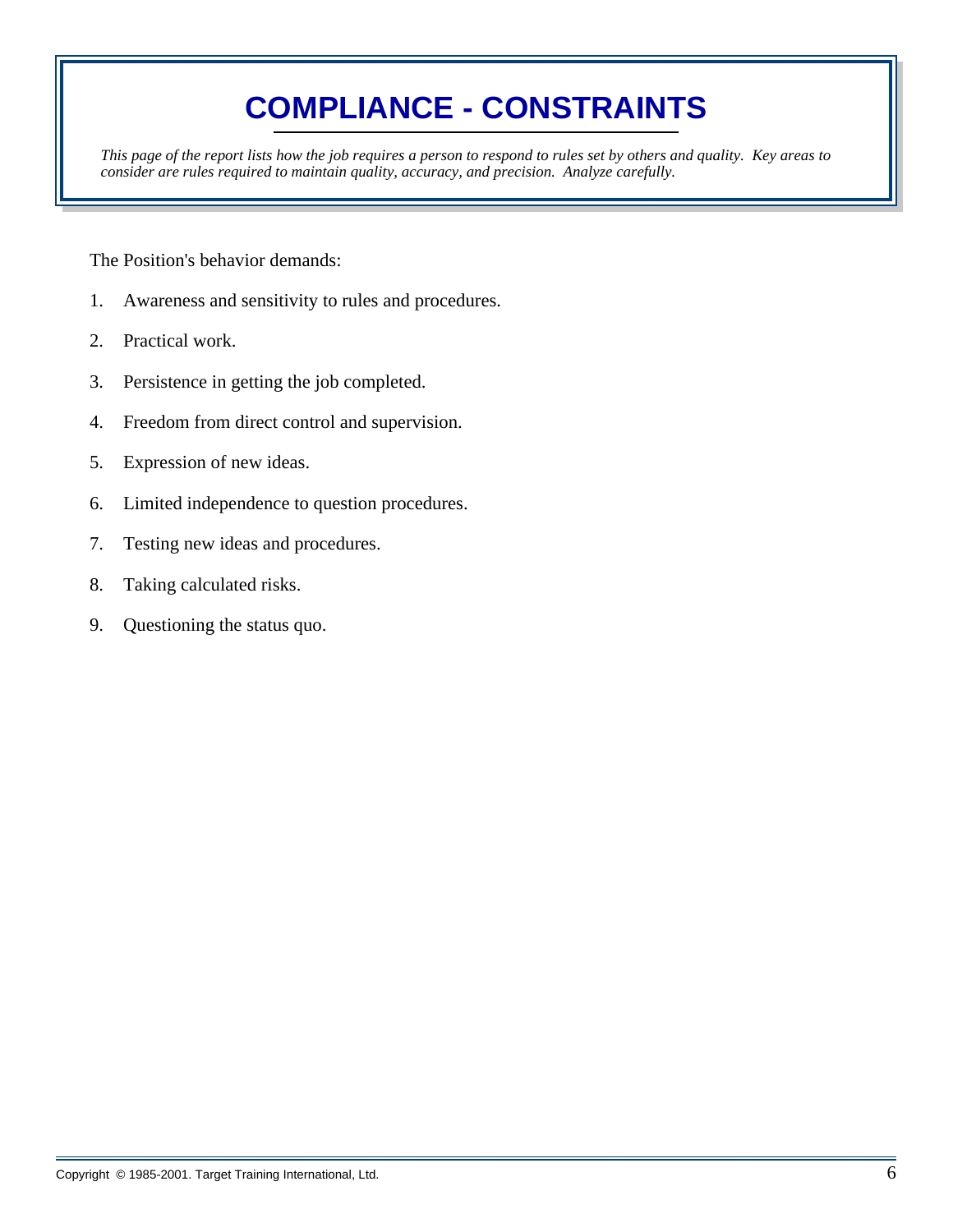### **WORK ENVIRONMENT™**